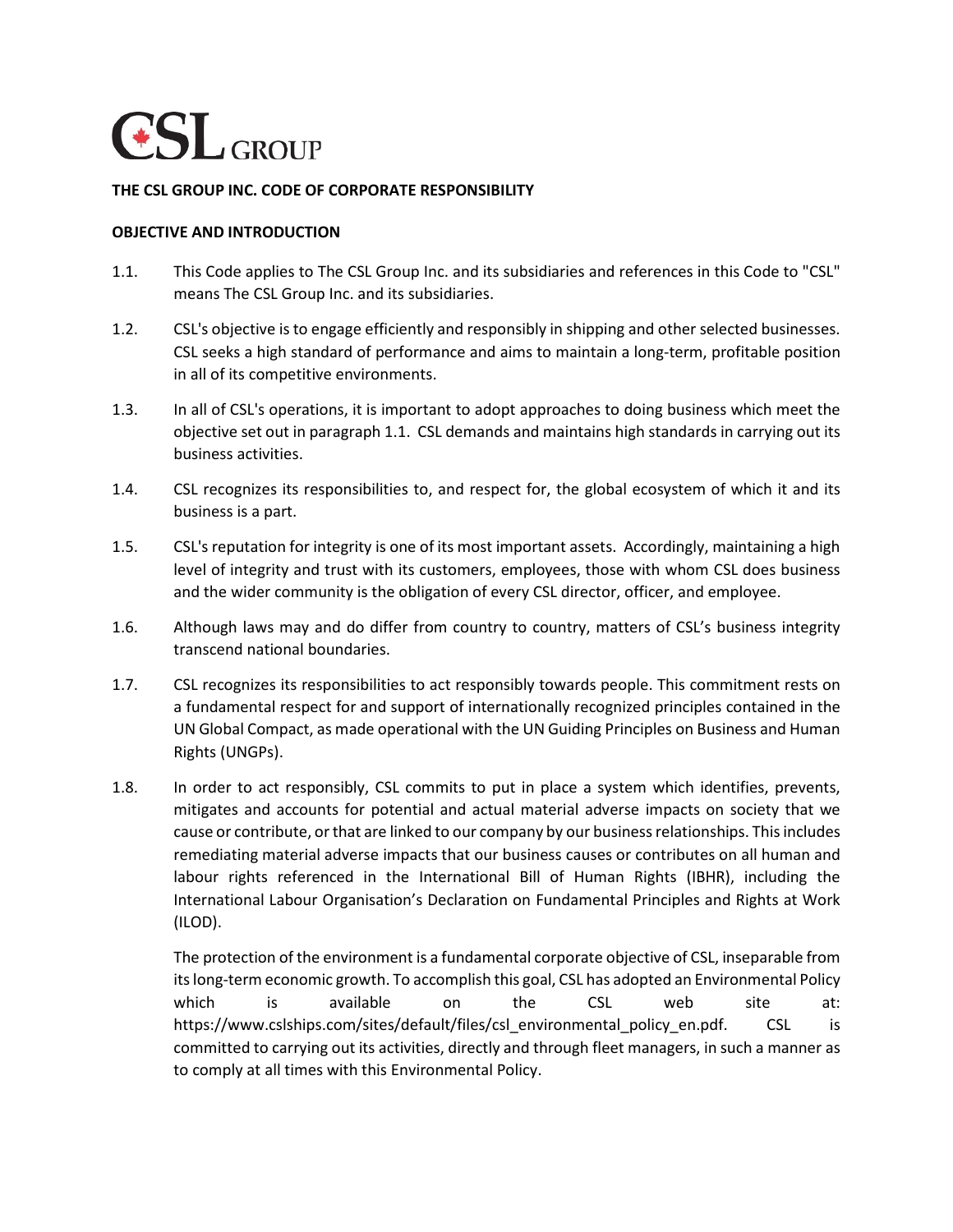## **CUSTOMERS**

- 2.1 CSL believes that integrity in dealings with customers is a prerequisite for a successful and sustained business relationship. This principle governs all aspects of its approach to its customers.
- 2.2 CSL undertakes to win and to maintain customers by developing and providing shipping and other services which excel in terms of price, performance, quality and safety, which services are supported by the requisite technological, environmental and commercial expertise. Anticipating and responding to customers' needs is the driving force behind CSL.
- 2.3 No employee or agent of CSL may give or receive money, any inappropriate gift or excessive entertainment to or from a customer or a government employee that may be construed as being intended as a bribe or which may result in either the appearance of or an actual conflict of interest. Our commitments to anti-corruption and ethical and fair business dealings are outlined in our Anti-Corruption Policy which can be found on the CSL website at: https://www.cslships.com/sites/default/files/general-policy\_against-bribery-andcorruption.pdf.
- 2.4 CSL shall ensure processes are in place to protect the confidentiality of all proprietary and confidential customer information in its possession.

## **EMPLOYEES**

- 3.1 CSL endeavours at all times to treat every employee, regardless of level or circumstance, with dignity and respect.
- 3.2 With respect to its employees, CSL will endeavour at all times to respect human rights, to provide fair and competitive employment terms, to promote equal opportunity employment, to treat employees fairly and to comply with applicable laws and regulations.
- 3.3 CSL will seek to provide a clean, healthy and safe work environment in line with leading industry practices.
- 3.4 CSL employees have a duty to take every reasonable precaution to avoid injury to themselves, their colleagues and members of the public.
- 3.5 CSL employees have a duty to avoid situations where their personal interest conflict or might conflict with their duties to CSL.
- 3.6 CSL has an established policy with respect to sexual harassment and will not tolerate any sexual harassment of its employees.
- 3.7 CSL has an established process to prohibit discrimination on the basis of religious creed, colour, race, national origin, ancestry, age, disability, marital status, family status, gender, sexual orientation, veteran status, pregnancy, childbirth or any other characteristics protected by law. Our expectations towards our employees are fully outlined in this Employee Handbook.

#### **THOSE WITH WHOM CSL DOES BUSINESS**

4.1 CSL is committed to seeking mutually beneficial relationships with contractors, suppliers and its joint venture partners and to promote the application of this Code in its dealings with such parties.